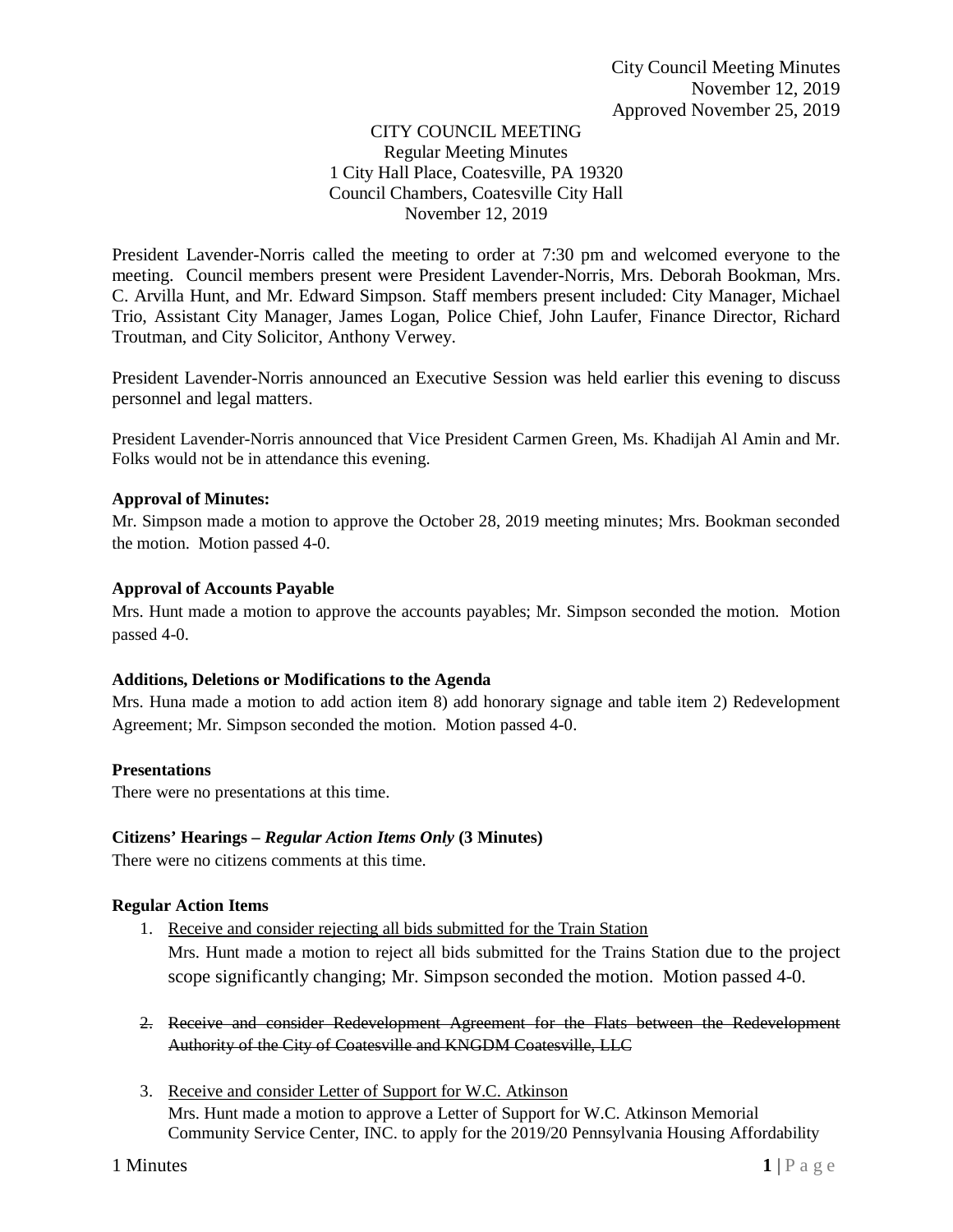and Rehabilitation Enhancement Fund (PHARE) Grant to fund the rehabilitation of its five supportive houses for homeless men, upgrade men's shelter bathroom and support of the case management team; Mrs. Bookman seconded the motion. Motion passed 4-0.

- 4. Receive and consider 2020 Caselle Annual Maintenance and upgrade agreement Mrs. Hunt made a motion to approve the 2020 Caselle Annual Maintenance upgrade agreement; Mr. Simpson seconded the motion. Motion passed 4-0.
- 5. Receive and consider donation of Christmas Tree from Elite Therapy Solutions Mrs. Bookman made a motion to accept a donation of a Christmas Tree from Elite Therapy Solutions; Mrs. Hunt seconded the motion. Motion passed 4-0.
- 6. Receive and consider free parking along Lincoln Highway for the Holiday from December 16, 2019 to December 30, 2019 Mrs. Hunt made a motion to approve free parking along Lincoln Highway for the Holiday from

December 16, 2019 thru January 5, 2020; Mr. Simpson seconded the motion. Motion passed 4-0.

7. Receive and consider 2020 proposed budget revisions Mrs. Bookman made a motion to approve the 2020 proposed budget revisions; Mrs. Hunt seconded the motion. Motion passed 4-0.

8. Receive and consider honorary signage for Doris A. Robinson Spann

Mrs. Hunt made a motion to approve the plaque honoring Doris A. Robinson Spann in the amount of \$180.00 paid by City Council and announce the dedication of the plaque above the sign at 10th Avenue and Chestnut Street on November 23, 2019; Mr. Simpson seconded the motion. Motion passed 4-0.

Mrs. Bookman made a motion to close action items; Mrs. Hunt seconded the motion. Motion passed 4-0.

### **Discussion Item**

1. Meeting Minutes

There were no comments on the meeting minutes.

2. Signage

Mrs. Hunt explained that whenever Council wishes to honor a resident with a plaque or signage for their contribution to the City, the Council, being the City should pick up the cost. The City should honor those who have made a significant impact on the City.

### **Solicitors Report**

Mr. Verwey announced he:

- Worked on a Right to Know request and addressed an appeal on behalf of the City
- Worked with City administration on various agreements
- Provided legal advice and guidance on legal issues

### **City Manager's Report**

1 Minutes **2** | P a g e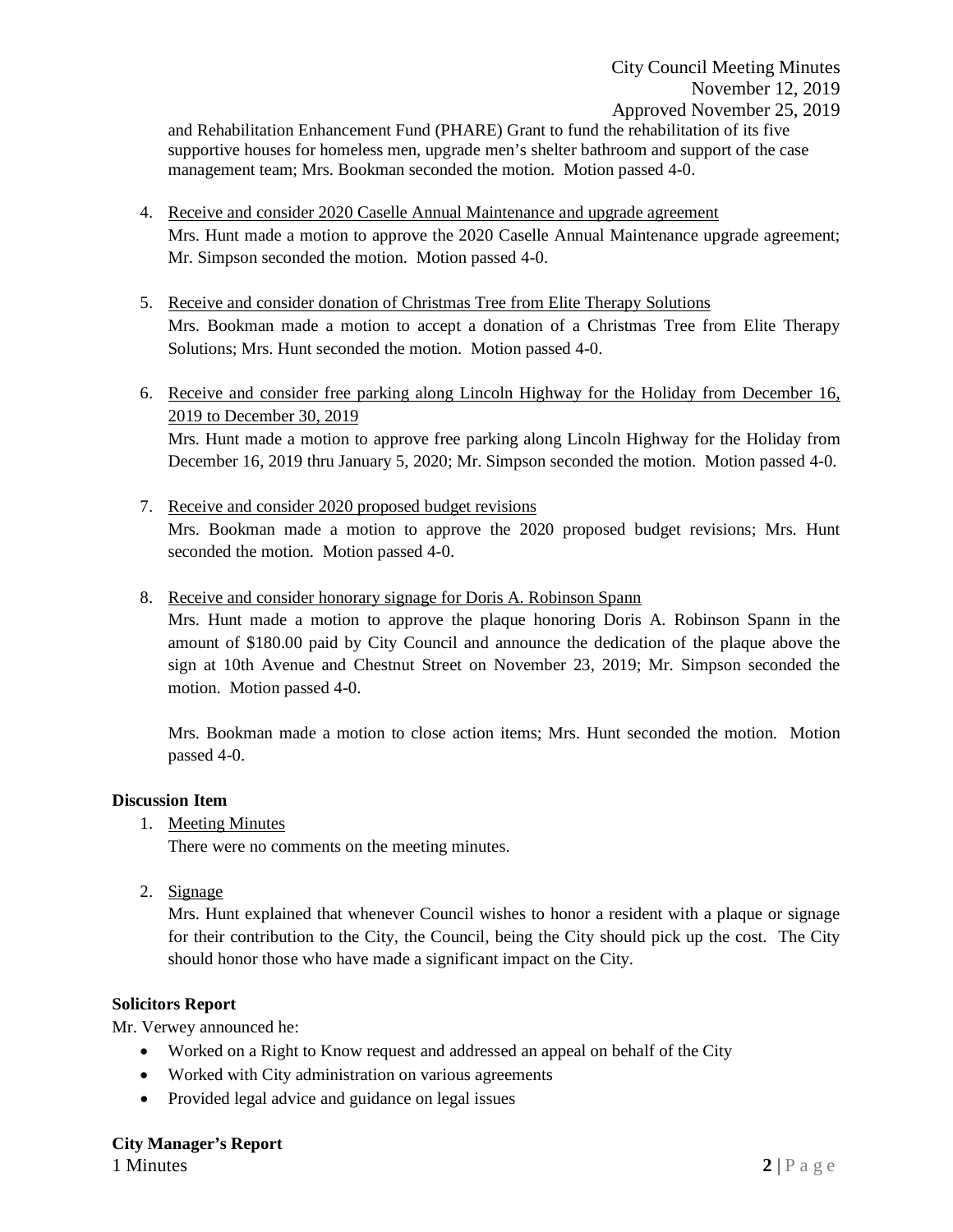Mr. Trio announced:

- The development at Lincoln Highway and 1<sup>st</sup> Avenue is status quo
- Paving work has been closed down until Spring
- Traffic controls secure for winter
- Working on the timing of the street signals
- Construction fencing will be pulled back
- Planning Commission
	- o Merchant Street Mosque amended Land Development Plan
	- o Working with Sonny on determination of parking meter districts
- Security Windows have been placed in the Codes and Finance area.
- Repaving work on Martin Luther King Jr. Blvd will commence weather willing week of November 18, 2019

## **Assistant City Manager Report**

Mr. Logan announced:

- Opportunity Zone Prospects continue to come in (commercial  $&$  residential)
- Follow up to symposium
- 2 interested investors for the community center
- Fund development initiative's
	- o Unit Day 2020
	- o Completion of the Fitness Center
- Parks and Rec continue to move forward with the basketball court
	- o Take my hat off to Mr. Bookman for his work with the Parks and Rec Commission

### **Finance Director Report**

No Finance Director report at this time.

### **Citizens' Hearings –** *Non-Agenda Items Only* **(3 Minutes)**

### Nathaniel Logan

Mr. Logan offered the Liberian Community to partner with the City and engage in community activities. Interested in obtaining funding and acquiring the Community Center. Will continue to move forward and make presence known and promise to work with the City.

### Paul Evans

Mr. Evans stated the City is making great marketing effort. He suggested sitting down and working together to help move matter forward. We need to start telling the truth.

Mrs. Bookman made a motion to close citizen's hearings on non-agenda items; Mrs. Hunt seconded the motion. Motion passed 4-0.

### **Special Events**

1. Movement Tailgate Party

Mr. Trio explained the event was approved with the suggestion of a Police Presence. Staff is currently working through the cost. The initial fees were too expensive. Chief Laufer stated he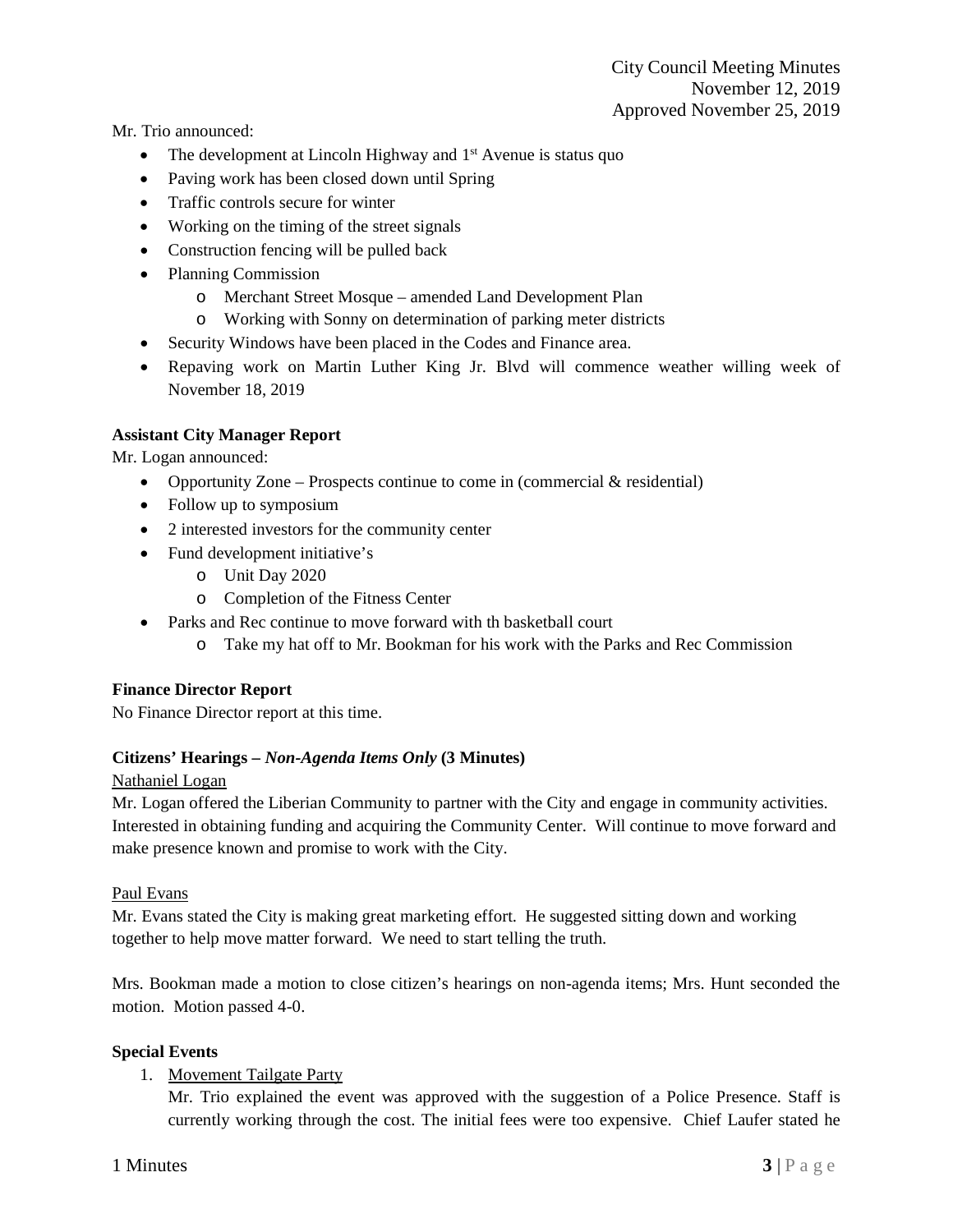City Council Meeting Minutes November 12, 2019 Approved November 25, 2019

would try to get a part-time officer to cover the event and the fees would be less, if a full timer covers, it is overtime. Mr. Trio will get the fee and submit to Council.

#### **Council Comments**

Mr. Simpson thanked everyone for coming out. He announced the Chief presented Council with the 2020 Ford Motor Company Calendar which is a National Police Calendar. Chief explained that he submitted a photo for the calendar and it was accepted. The photo was used for the month of September (due to September 11<sup>th</sup>) as the Officers are standing at their vehicles in front of the tridents from the towers. Mr. Simpson stated that our Police Department continues to be a leader in Chester County. There are a lot of Police Departments in the County but we have the best Police Department. If any officer doesn't want to work in Coatesville, then they are not good enough to work in the City.

Mrs. Hunt thanked everyone for coming and spending the evening with us. It's always good to see your faces. I'm excited about Coatesville. We are excited about the things going on and to the Liberian Community. Thank you for coming out, sharing and wanting to get involved an having an active role on what is going on in our City. Aren't you excited driving through the City with a detour here and there. It is exciting to see things moving forward and I am grateful to be a part of it. I just want to thank the community for what we did last Tuesday voting. Thank you for reelecting me to come back. All our City came out with record numbers in all our wards to vote. I think that is attributed to the things that are going on in the City. I'm really excited. Stay warm, go home and we'll see you in two weeks.

Mrs. Bookman thanked everyone for coming out. Thank you to new friends and friends who work with the City collectively and just continue to build in the City. Thank you to those who came out. Chief, I have a question for you. I have received four different calls for the stop sign at  $13<sup>th</sup>$  Avenue and Walnut Street. They say cars are doing 50 mph, speeding up and down the hill. I am not sure if there is a form they can submit to the Police Department. I told them that there is a traffic study done if deemed necessary. I am not sure what is required. The Chief explained that the issue needs to be brought before the Police Department, we look at it and then go out and survey it, get the City engineer involved. The City Engineer needs to go out and look at it and decide. Mrs. Bookman asked if someone reaches out to her, does she send them to the Police Department. Chief explained there is no form for the issue, some people have come before Council and brought their concern at a Council meeting. We address it and research it. The Police Department and City Engineer work together to get it addressed. Mrs. Bookman wished everyone to be safe and have a good night. Thanks so much.

President Lavender-Norris congratulated Mrs. Hunt and Mr. Simpson on the reelection to City Council. Mrs. Hunt congratulated President Lavender-Norris. President Lavender-Norris stated it wonderful and appreciated. I would also like to acknowledge Councilwoman Bookman who was elected as our Prothonotary. She will be the very first African American in that position and the first African American woman in that position. Congratulations. I'm just echoing Mrs. Hunts sentiments and I'm excited if the direction the City is going. I am grateful we are not spinning wheels anymore, we are moving forward and the momentum is just pushing us in a mighty way. To have you gentlemen here and to say, I want to be a part and how can we help and we so appreciate that from you. We want to help you as much as you want to help us. Our City is growing and we can't afford to leave anyone behind, so thank you for standing up and offering to help out. It is appreciated. Mr. Evans and Ms. Coman, thank you for coming out. Even when our residents aren't around, you are here. I appreciate it because together we are not just